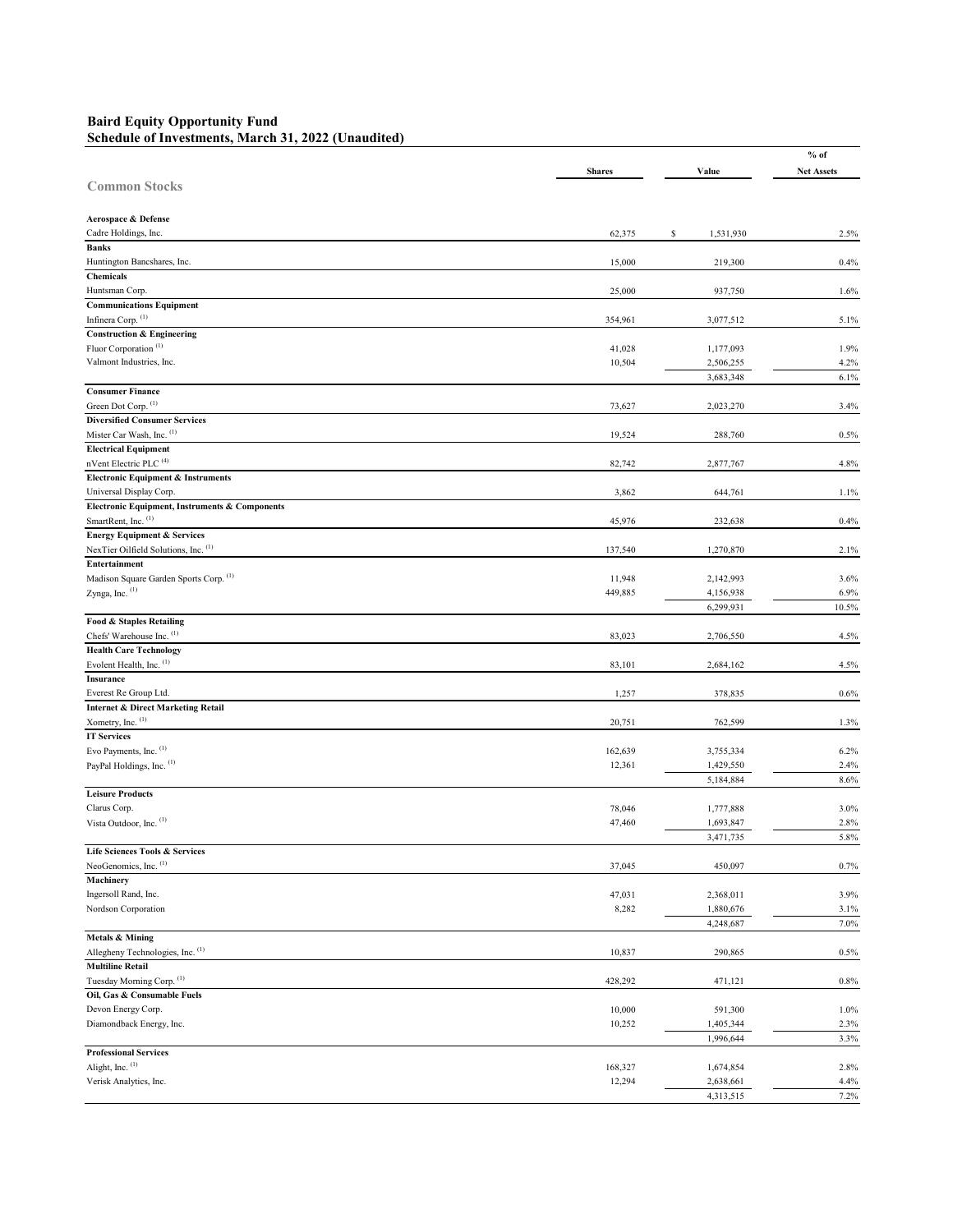# **Baird Equity Opportunity Fund Schedule of Investments, March 31, 2022 (Unaudited)**

|                                            |               |            | $%$ of<br><b>Net Assets</b> |  |
|--------------------------------------------|---------------|------------|-----------------------------|--|
|                                            | <b>Shares</b> | Value      |                             |  |
| Road & Rail                                |               |            |                             |  |
| Knight-Swift Transportation Holdings, Inc. | 17,528        | 884,463    | 1.5%                        |  |
| Software                                   |               |            |                             |  |
| Blackbaud, Inc. (1)                        | 38,673        | 2,315,352  | 3.8%                        |  |
| Dropbox, Inc. (1)                          | 115,763       | 2,691,490  | 4.5%                        |  |
| Opera Ltd. - ADR (1)(2)                    | 169,201       | 999,978    | 1.7%                        |  |
| Xperi Holding Corp.                        | 34,410        | 595,981    | 1.0%                        |  |
|                                            |               | 6,602,801  | 11.0%                       |  |
| <b>Total Common Stocks</b>                 |               | 57,534,795 | 95.8%                       |  |

#### **(Cost \$56,632,527)**

### **Other Financial Investment Activities Exchange Traded Fund**

| SPDR S&P Oil & Gas Exploration & Production ETF                                        |                 | 3,520             | 473,616    | 0.8%    |
|----------------------------------------------------------------------------------------|-----------------|-------------------|------------|---------|
| <b>Total Exchange Traded Fund</b>                                                      |                 |                   | 473,616    | 0.8%    |
| (Cost \$337,608)                                                                       |                 |                   |            |         |
|                                                                                        | <b>Notional</b> | Number of         |            |         |
| <b>Purchased Option Contracts</b>                                                      | Amount          | $Contracts^{(5)}$ |            |         |
| <b>Call Option Contracts</b>                                                           |                 |                   |            |         |
| BWX Technologies, Inc., Exercise Price: \$50.00, Expiration: 08/19/2022                | 96,948<br>S     | 18                | 11,520     | 0.0%    |
| Electronic Arts, Inc., Exercise Price: \$150.00, Expiration: 06/17/2022 <sup>(6)</sup> | 1,897,650       | 150               | 15,750     | 0.1%    |
| Palantir Technologies, Inc., Exercise Price: \$15.00, Expiration: 04/14/2022           | 708,468         | 516               | 10,836     | $0.0\%$ |
| <b>Total Purchased Option Contracts</b>                                                |                 |                   | 38,106     | 0.1%    |
| (Cost \$127,829)                                                                       |                 |                   |            |         |
| <b>Short-Term Investment</b>                                                           |                 | <b>Shares</b>     |            |         |
| <b>Money Market Mutual Fund</b>                                                        |                 |                   |            |         |
| First American Government Obligations Fund, Class U, 0.21% (3)                         |                 | 1,965,797         | 1,965,797  | 3.3%    |
| <b>Total Short-Term Investment</b>                                                     |                 |                   | 1,965,797  | 3.3%    |
| (Cost \$1,965,797)                                                                     |                 |                   |            |         |
| <b>Total Investments</b>                                                               |                 |                   | 60,012,314 | 100.0%  |
| (Cost \$59,063,761)                                                                    |                 |                   |            |         |

 0.0% 37,232  $\overline{\text{S}}$  60,049,546 100.0%

#### **Notes to Schedule of Investments**

(1) Non-Income Producing.

**Other Assets in Excess of Liabilities TOTAL NET ASSETS**

(2) Foreign Security.

(3) Seven-Day Yield.

 $(4)$  All of a portion of this security is held as collateral for options written. At March 31, 2022, the value of this collateral is \$1,391,200.

(5) Each contract is equivalent to 100 shares of common stock.

(6) Held in connection with written option contracts. See Schedule of Written Option Contracts for further information.

ADR - American Depository Receipt

*Industry classifications shown in the Schedule of Investments are based off of the Global Industry Classification Standard (GICS®).*

*GICS® is a service mark of MSCI and S&P and has been licensed for use by U.S. Bancorp Fund Services. GICS® was developed by and/or is the exclusive property of MSCI, Inc. ("MSCI") and Standard & Poor's Financial Services LLC ("S&P").*